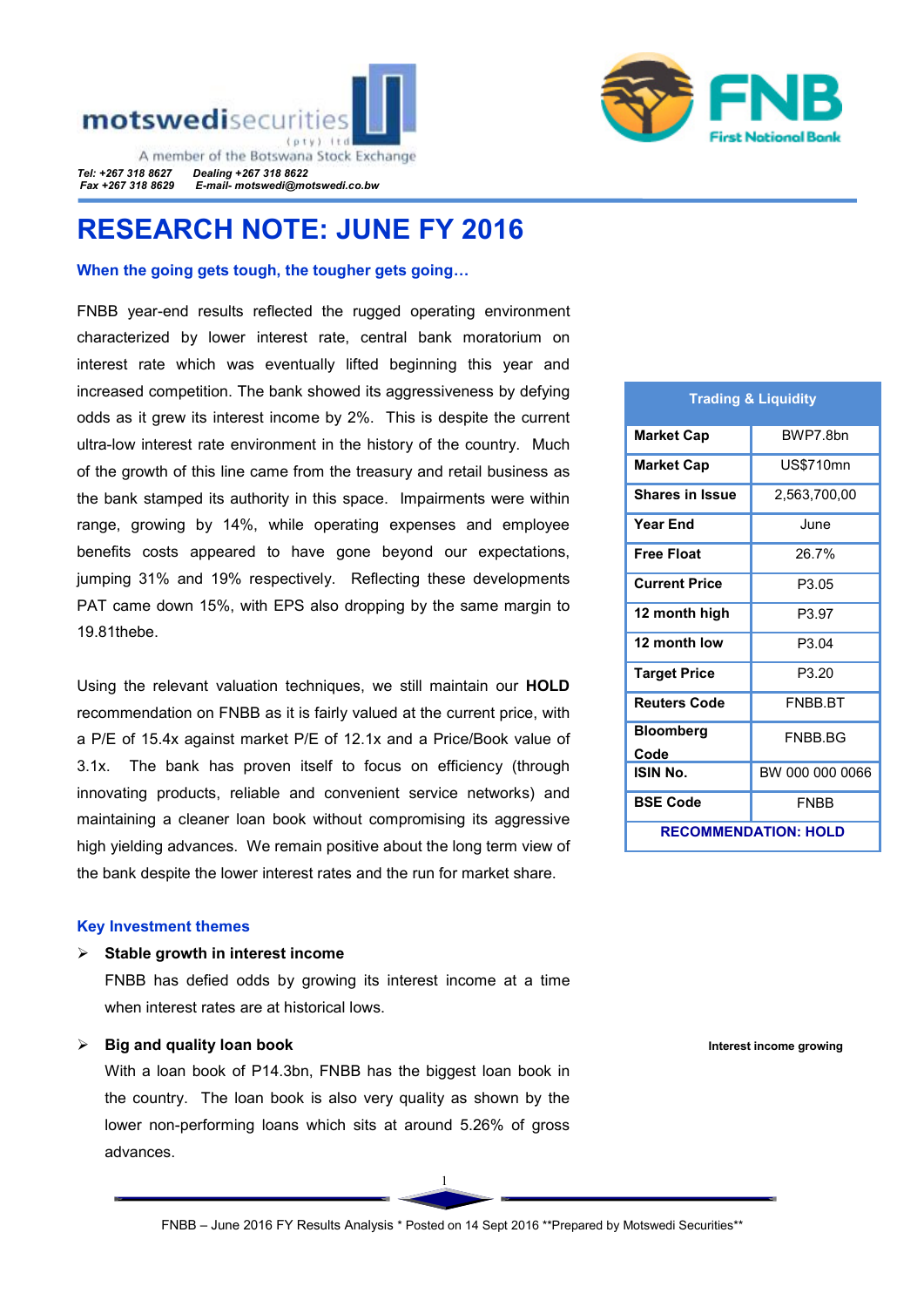## motswedisecuritie  $t$ ntui $t$ ir



#### $\triangleright$  Strong growth in non-interest income

FNBB is the only back which is able to cover its non-interest expenses with non-interest income. This is important in this current low interest environment. The bank's wider product offerings as well as the introduction of exciting products in the market has been key in the growth of this line.

#### $\triangleright$  Strong Leadership

FNBB has a strong leadership team with strong banking credentials. The bank has proven to have a successful succession policy with the current CEO being a former CFO at the bank. This allows policy consistency and it's not surprising that FNBB has been the market leader for some time now.

#### Summary of Income Statement and Balance Sheet

## Interest Income

FNBB interest income grew by 2% to P1.3bn (FY15: P1.28bn) at a time when interest rates are at historical lows. On the  $12<sup>th</sup>$  of August the Bank of Botswana reduced the bank rate from 6% to 5.5%. The last interest rate cut was made on the  $6<sup>th</sup>$  of August 2015. The cut in the bank rate was always expected given the slow growth of the domestic economy. We expect the Bank of Botswana to remain accommodative through to 2017 by keeping rates at current levels, with little room for further easing.

Although Treasury contributed the most towards interest income 47%, its contribution dropped from 55% the previous year. This is partly due to the lower interest rate environment as well as intensifying competition. Contribution from the retail business increased to 28% from 19% previously, while the business sector contribution came in at 12% from 9% the previous year. Wesbank appears to be struggling as interest income fell to P141.3mn (FY15: P179.2mn). Interest expense was well contained and declined by 12% to P363.6mn (FY15: P415.3mn) as management were more proactive in ensuring that interest cost are well contained.

Bank rate reduced to 5.5%

 Treasury the biggest contributor to interest income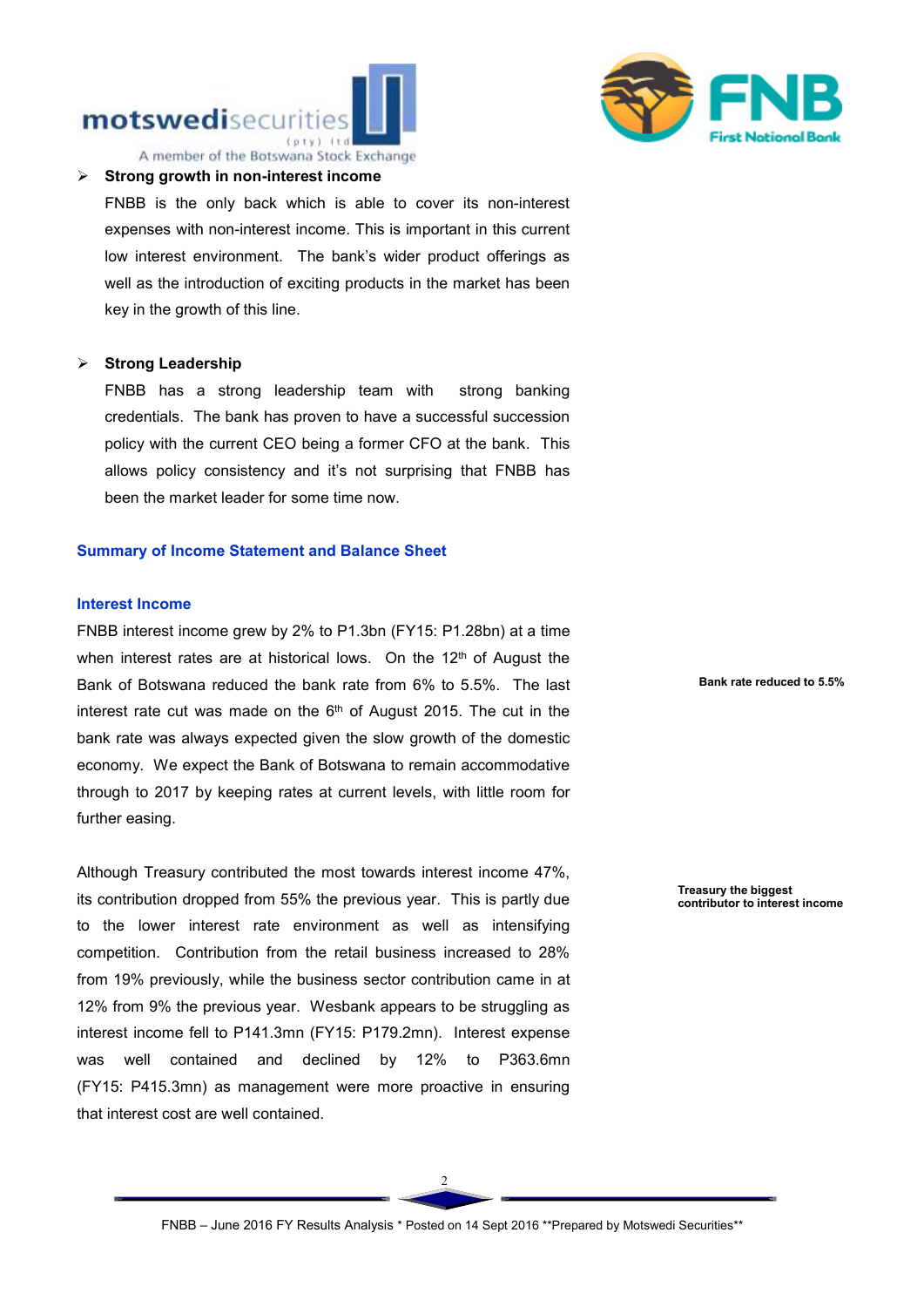



A member of the Botswana Stock Exchange

## Non-Interest Income

Non-interest income went up by 7% and this was made possible by an increase in transactional volumes with significant growth being recorded on FNBB Connect (94%), Online Banking (16%) and other new product offerings. This growth was complimented by the banks wider customer base of around 480,000, wider product offerings and improved cross selling of a wider product range. Over the years FNBB has been placing more emphasis towards the diversification of its income streams through the growth of non-interest income and this is bearing fruits as seen by the exciting growth in this product line. Already the bank is able to cover all its operating expenses with noninterest income which we believe is a very sustainable business model during this low interest rate environment.

## Jump in Operating Expenses

The sudden jump in operating expenses wasn't in line with our expectations. FNBB is known for having the lowest cost to income ratio in the industry. Operating expenses jumped by 31% to P520.3mn, while employee benefit costs came in 19% higher at P439.9mn. This pushed the cost to income ratio to 52.6% from 44.8%. Management attributes the increase in cost to the upgrading of the banks branch network, investments in operating systems, improvements of existing point of sale machines and the rolling out of deposit taking ATM's across the country.



*Source: Motswedi Securities, FNBB Results Presentation*

It is our view that although this investments and refurbishment exercise comes at a cost, it is important going forward as it will ensure that the



Jump in cost to income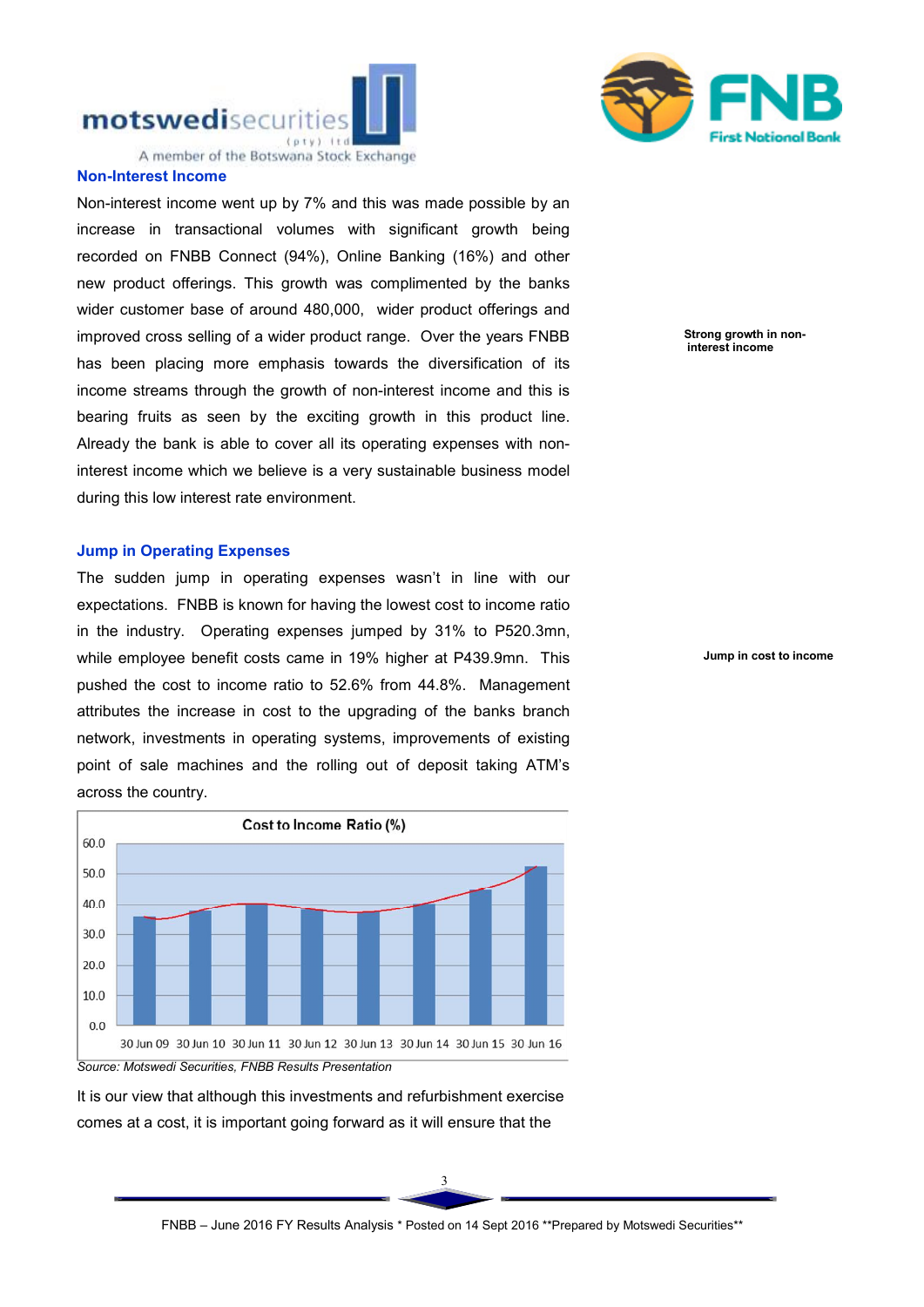



bank provides world class services and maintains its competitive advantage. The cost to income is expected to normalise to levels just under 45% once the refurbishment exercise is completed.

## Loan Book

FNBB has the biggest book in the country with a market share of around 28%. During FY16, the loan book grew by 12% to P14.4bn with 65% of that being secured. Advances to the consumer segment constitutes 47% of the total loan book and grew by 33% during FY16. We note an increase in the banks appetite to extend more credit to the retail segment and this might pose a challenge to the bank when interest rates start to increase as this might exert pressure on households incomes which in turn might result in arrears rising if the bulk of the loans are not secured. With a loan to deposit ratio of 84% (FY15: 75%), we expect FNBB loan book to expand at a smaller pace going forward as we don't expect deposits to rise much faster than the loan book. Depositors are likely to the discouraged by the low interest rate environment which discourages saving. Moreover, 67% of FNBB total deposits are from 'Commercial' and RMB space and these are mostly demand deposits.

#### Impairment and NPL's

Impairments grew by 14% to P228mn. (FY15: P201.1mn). This is not surprising given the operating environment and comes from specific business closures. Further a more conservative approach to portfolio provisioning was introduced as a prudent precaution.



*Source: Motswedi Securities, FNBB Results Presentation*

Strong loan book growth

 Impairments up but still within range

4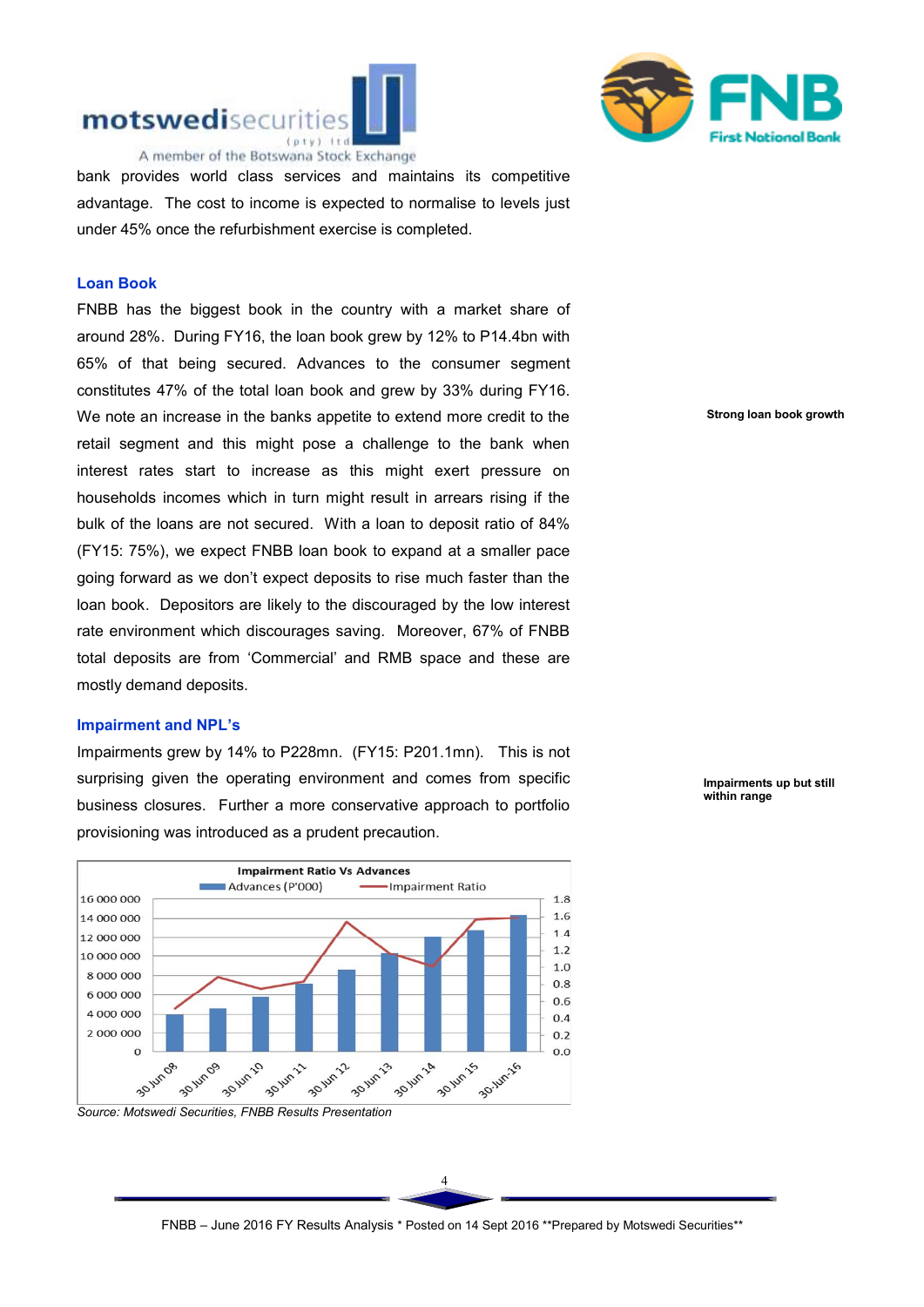



 $\overline{a}$ The good news is the impairment charge is still lower and sits at a respectable 1.59% (FY15: 1.56%). The ratio of NPL/ Gross advances however, increased to 5.26% from 4.28% previously.

## **Profitability**

FNBB profitability ratios such as RoAA and RoE came out lower at 2.4% and 20.2% respectively from 3.1% and 25% the previous year. This doesn't come to us a surprise given the increasing competitive landscape and decline in profitability due to the low interest rate environment. Although these numbers came out lower, they remain one of the highest in the industry.

Decline in profitability ratios

#### **Conclusion**

There is no doubt that the year 2016 will be another tough year for the local banking sector due to the low interest rate environment, low deposit levels and rising impairments levels. We are however, of the view that opportunities for growth still exist in selective markets ie the SME's, central government and parastatals.

#### Ratio Analysis

|                            | 30 June  | 30 June | 30 June |  |
|----------------------------|----------|---------|---------|--|
|                            | 2016     | 2015    | 2014    |  |
| Cost to Income (%)         | 52.6     | 44.8    | 40.3    |  |
| RoE (%)                    | 20.2     | 25.0    | 34      |  |
| RoA (%)                    | 2.4      | 3.1     | 4.3     |  |
| Dividend Per Share (thebe) | 11<br>16 |         | 16      |  |
| Dividend cover (times)     | 1.5      | 1.4     | 1.8     |  |
| EPS (thebe)                | 19.81    | 23.25   | 28.29   |  |
| Capital adequacy (%)       | 16.38    | 18.99   | 18.27   |  |

*Source: Motswedi Securities, FNBB Results Presentation*

Already we are witnessing a slower growth in credit growth, while arrears in the business and non-financial institutions are increasing. Some of the mines are struggling, while others have closed, exposing some banks to NPL's. More companies are reportedly facing some viability challenges and this is of serious concern to us as it impacts negatively on the growth of the banking sector and the economy at

Credit growth slowing

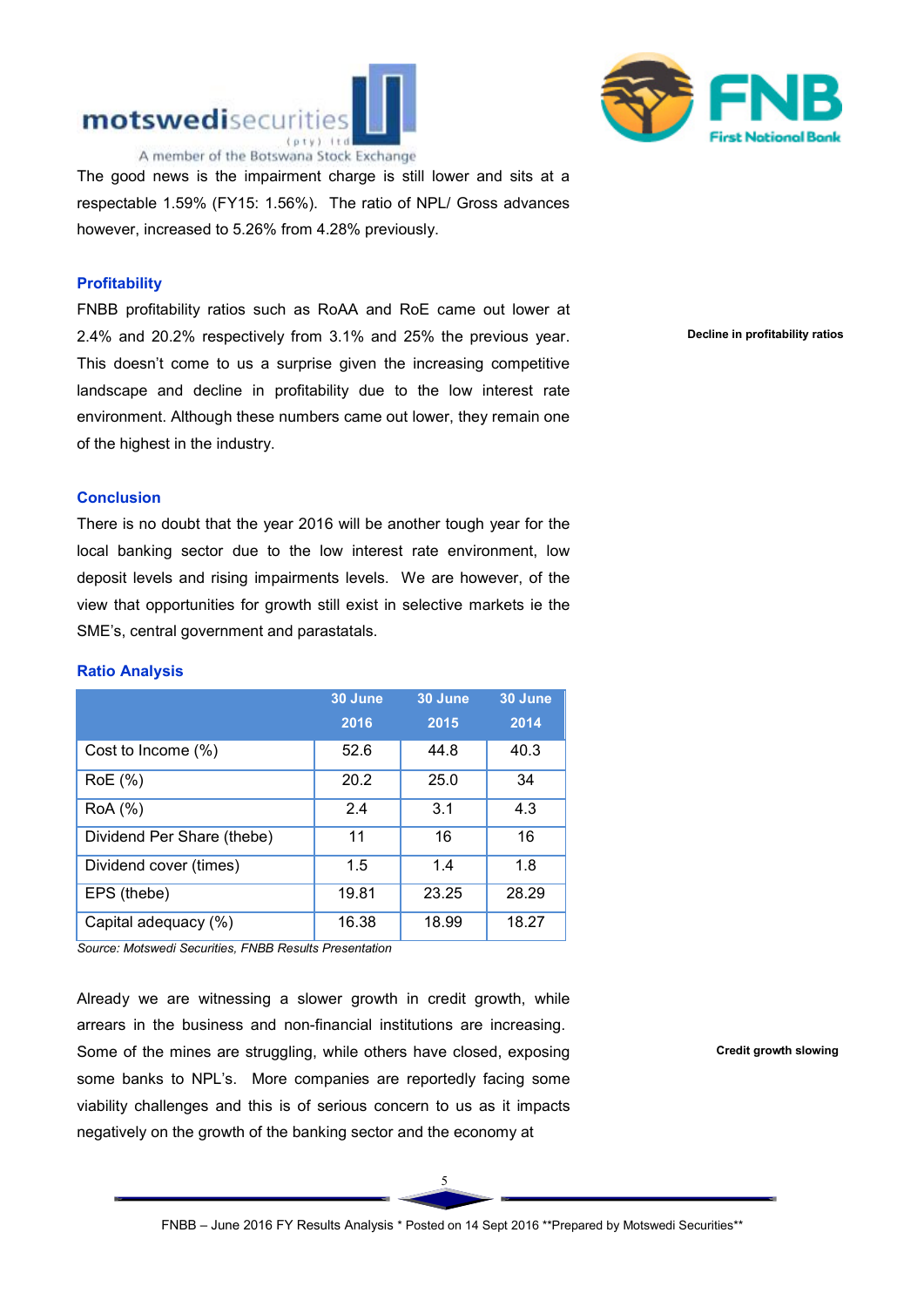



large. Going forward, banks that are more innovative, able to defend and grow their market share, command a healthy loan book with low impairments and have the ability to harness deposits will be able to survive and give acceptable returns to investors. We are confident that FNBB business model is strong although we cannot rule out another dip in earnings during the next financial year.

#### FNBB SWOT Analysis

| <b>STRENGTH</b>                                                                                                                              |   | <b>WEAKNESS</b>                                                                                                                       |
|----------------------------------------------------------------------------------------------------------------------------------------------|---|---------------------------------------------------------------------------------------------------------------------------------------|
| Quality loan book (65%<br>secured)<br>Strong growth in Non-<br>Interest Income (NII)<br>Lowest NPL's in the<br>industry                      |   | More exposure to the<br>household sector                                                                                              |
| <b>OPPORTUNITIES</b>                                                                                                                         |   | <b>THREATS</b>                                                                                                                        |
| More scope of growth in<br>NII due to a larger<br>customer base and wider<br>product offering.<br>More opportunities in the<br>SME's sector. | ٠ | Pressure on interest margins<br>Rising impairments<br>Rising cost to income<br>Low interest rate environment<br>Increased competition |
| Lowest CIR in the industry                                                                                                                   |   |                                                                                                                                       |

*Source: Motswedi Securities*

## Valuation

We maintain our Hold recommendation on FNBB. FNBB P/BV of 3.1 is the highest compared to the industry average of 3. The PE of 15.4x is also on the upside compared to the market weighted average of 12.1x. On the positive side, FNBB still offers above-average returns ie ROE above 20%, which is firmly above competitors. In addition, we like the banks innovation and its wider product range which will continue to support the growth of non-interest income and ultimately profitability.

Maintain a HOLD recommendation